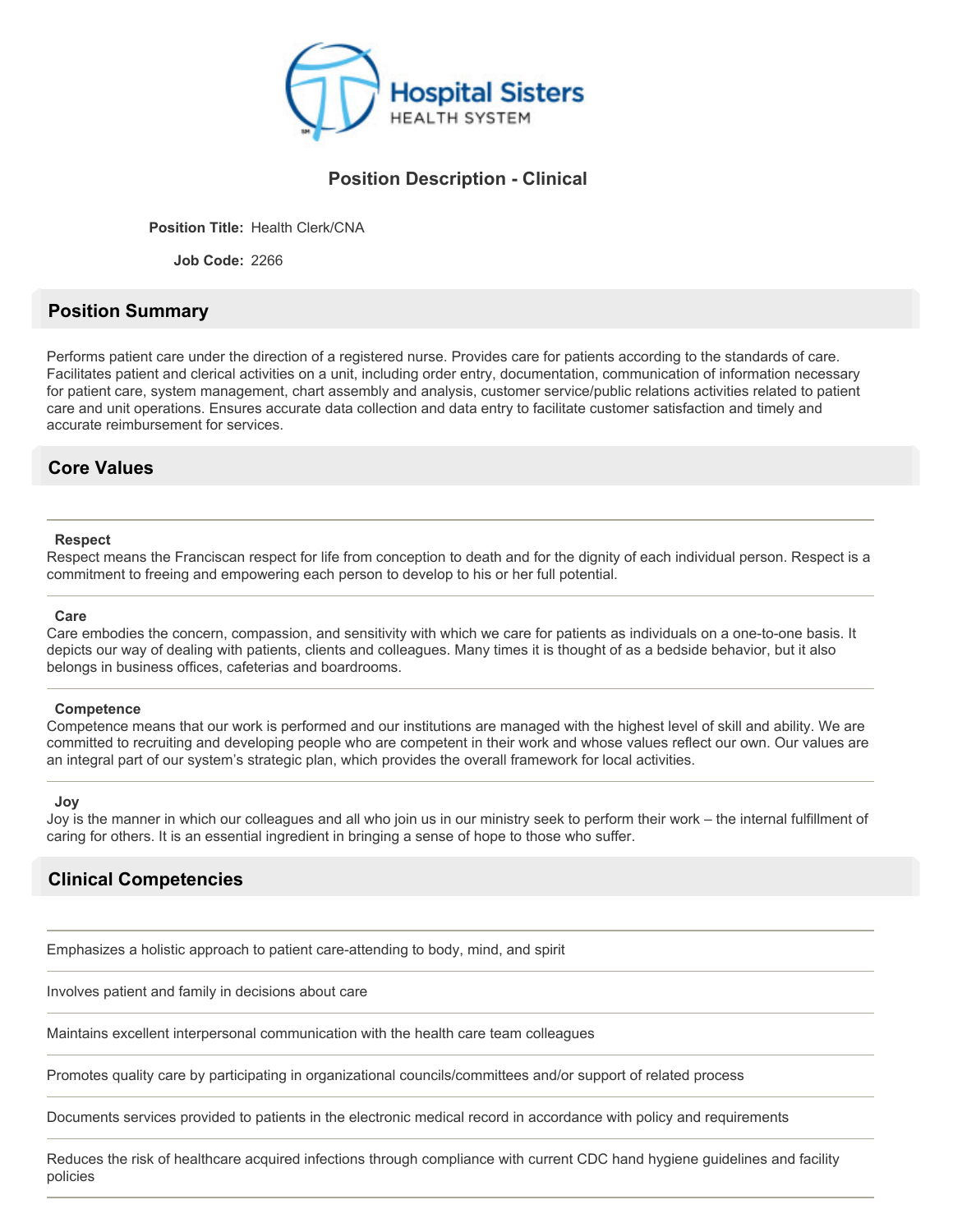Demonstrates compliance with National Patient Safety Goals

Maintains ethical principles with patient care and all other aspects of work

Keeps all patient or colleague information confidential

Participates in continuing education opportunities and maintains certifications, licensure as appropriate

Attends required in-services and meetings

Completes required mandatory competencies by deadline

Possesses information, skill, and understanding of the work to be performed

Complies with all standards, policies and procedures including dress code, attendance and punctuality

### **Essential Job Functions**

#### **Description**

Assists in providing care for assigned patients as directed by a Registered Nurse.

Reports verbally to the nurse any changes observed in the condition or behavior of the patient.

Transports patient to and from various areas while assuring patient is attended to at all times.

Facilitates patient transfers and discharges.

Documents appropriate information accurately in the patient record.

Assembles and maintains the patient chart in appropriate, functional order; monitors location of chart at all times.

Enters orders and patient charges, enters or retrieves data, and locates patient data on charts or on-line as needed.

Photocopies information, files information, and answers telephone, screen calls, take messages, and provide information according to established policies. - May not take physician orders.

Assists in obtaining medications from Pharmacy and placement into appropriate storage containers.

Assists in maintaining accurate unit records.

Communicates pertinent information regarding patient, physician, personnel concerns and activities to management.

Greets visitors in a warm and friendly manner.

Monitors inventories and orders and restock supplies and equipment.

Functions as a preceptor for staff.

Willingly accepts other duties as assigned.

### **Educational/Training Requirements**